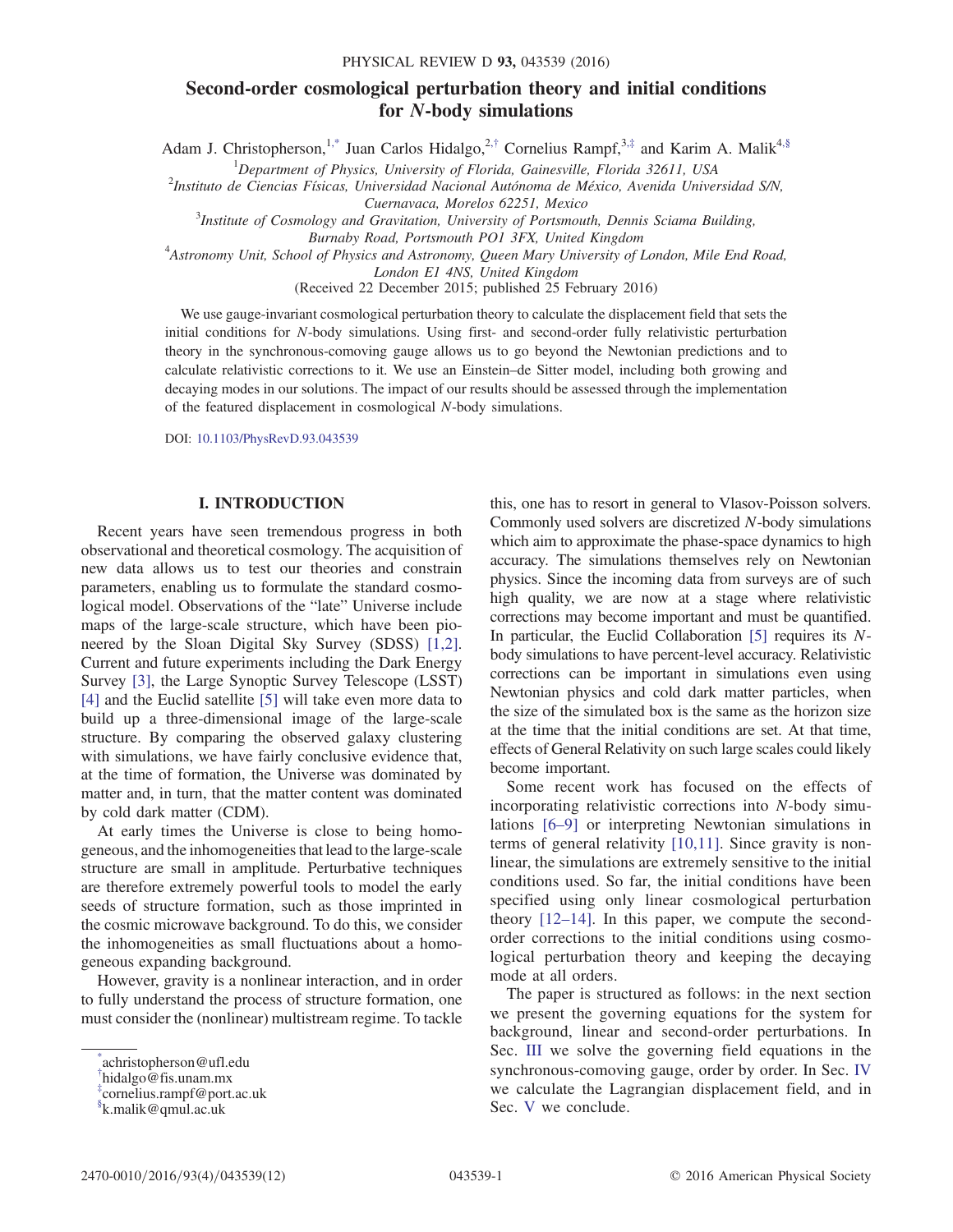# II. GOVERNING EQUATIONS

In this section we present the governing equations needed to derive the relation between the input power spectra and the displacement fields later on. We use gaugeinvariant cosmological perturbation theory, following largely the notation of Ref. [\[15\]](#page-11-7).

Tensorial quantities are split, here using the energy density as an example, as

$$
\rho = \rho_0 + \delta \rho_1 + \frac{1}{2} \delta \rho_2, \qquad (2.1)
$$

up to second order. The background variables depend only on time, whereas the perturbations depend on all four coordinates  $x^{\mu}$ . Derivatives with respect to conformal time are denoted by a prime. Greek indices  $\mu$ ,  $\nu$ ,  $\lambda$  run from  $0, \ldots$ 3, while lowercase Latin indices  $i, j, k$  run from  $1, \ldots$ 3. Einstein summation over repeated indices is implied.

### A. Metric tensor

We assume a spatially flat Friedmann-Lemaître-Robertson-Walker background, with metric

$$
ds^2 = a^2(-d\eta^2 + \delta_{ij}dx^i dx^j), \qquad (2.2)
$$

where  $\eta$  is conformal time,  $a = a(\eta)$  the scale factor, and  $\delta_{ij}$  is the background 3-metric. Cosmic time, measured by observers at fixed comoving spatial coordinates  $x^i$ , is given by  $t = \int a(\eta) d\eta$ .<br>The perturbed

The perturbed part of the metric tensor can be written as

$$
\delta g_{00} = -2a^2 \phi, \qquad \delta g_{0i} = a^2 B_i, \qquad \delta g_{ij} = 2a^2 C_{ij}.
$$
\n(2.3)

The  $0-i$  and the  $i-i$  components of the metric tensor can be further decomposed into scalar, vector and tensor parts

$$
B_i = B_{,i} - S_i,\tag{2.4}
$$

$$
C_{ij} = -\psi \delta_{ij} + E_{,ij} + F_{(i,j)} + \frac{1}{2} h_{ij}, \qquad (2.5)
$$

where  $\phi$ , B,  $\psi$  and E are scalar,  $S_i$  and  $F_i$  are vector, and  $h_{ij}$  is a tensor metric perturbation. Note  $\phi$  is usually referred to as the lapse function, and  $\psi$  as the curvature perturbation.

For the results of this paper we will consider only scalar perturbations. We will solely work in the synchronouscomoving gauge, which is specified by the gauge conditions

$$
\phi_{1scm} = 0,
$$
\n $B_{1scm} = 0,$ \n $v_{1scm} = 0,$ \n  
\n $\phi_{2scm} = 0,$ \n $B_{2scm} = 0,$ \n $v_{2scm} = 0,$ \n(2.6)

at first and second order, where  $v_{1scm}$  and  $v_{2scm}$  are the velocity potentials at first and second order, respectively. This renders the remaining first- and second-order perturbations gauge-invariant [\[15,16\]](#page-11-7).

We work in an Einstein–de Sitter universe, a reasonable restriction considering that we are interested in setting up initial conditions for structure formation at very early times where the impact of the cosmological constant is negligible. We however include also decaying modes, which could have significant impact on the early gravitational dynamics. To avoid cluttering the equations, and since there is no confusion possible, we will drop the subscript "scm" from now on.

### B. The Einstein and energy-momentum tensors

The Einstein tensor  $G^{\mu}{}_{\nu}$ , in the background is given by

$$
G^{0}_{0} = -\frac{3}{a^{2}}\mathcal{H}^{2}, \quad G^{0}_{i} = 0, \quad G^{i}_{j} = \frac{1}{a^{2}}\left(\mathcal{H}^{2} - 2\frac{a''}{a}\right)\delta^{i}_{j},
$$
\n(2.7)

where  $\mathcal{H} \equiv a'/a$  and a prime denotes a partial time derivative with respect to conformal time. For later convenience we also give the trace of the spatial part of the Einstein tensor, which in the background is

$$
G^k{}_k = \frac{3}{a^2} \left( \mathcal{H}^2 - 2\frac{a''}{a} \right). \tag{2.8}
$$

# 1. First-order Einstein tensor

We now give the Einstein tensor in the synchronouscomoving gauge, for scalar perturbations only. At first order the 0-0 component of the perturbed Einstein tensor is given by

$$
G_0^{0(1)} = \frac{1}{a^2} [-2\nabla^2 \psi_1 + 2\mathcal{H}(3\psi_1' - \nabla^2 E_1')],\tag{2.9}
$$

the 0-i component is

$$
G_i^{0(1)} = -\frac{2}{a^2} \psi'_{1,i},\tag{2.10}
$$

<span id="page-1-0"></span>and the  $i-j$  component is

$$
G_j^{i(1)} = \frac{1}{a^2} \left( 4\mathcal{H}\psi_1' - 2\mathcal{H}\nabla^2 E_1' - \nabla^2 \psi_1 + 2\psi_1'' - \nabla^2 E_1'' \right) \delta^i_j + \frac{1}{a^2} (\psi_1 + 2\mathcal{H}E_1' + E_1'')_{,j}{}^i.
$$
 (2.11)

By contracting Eq. [\(2.11\)](#page-1-0) with  $\delta^j_i$  we obtain the first-order spatial trace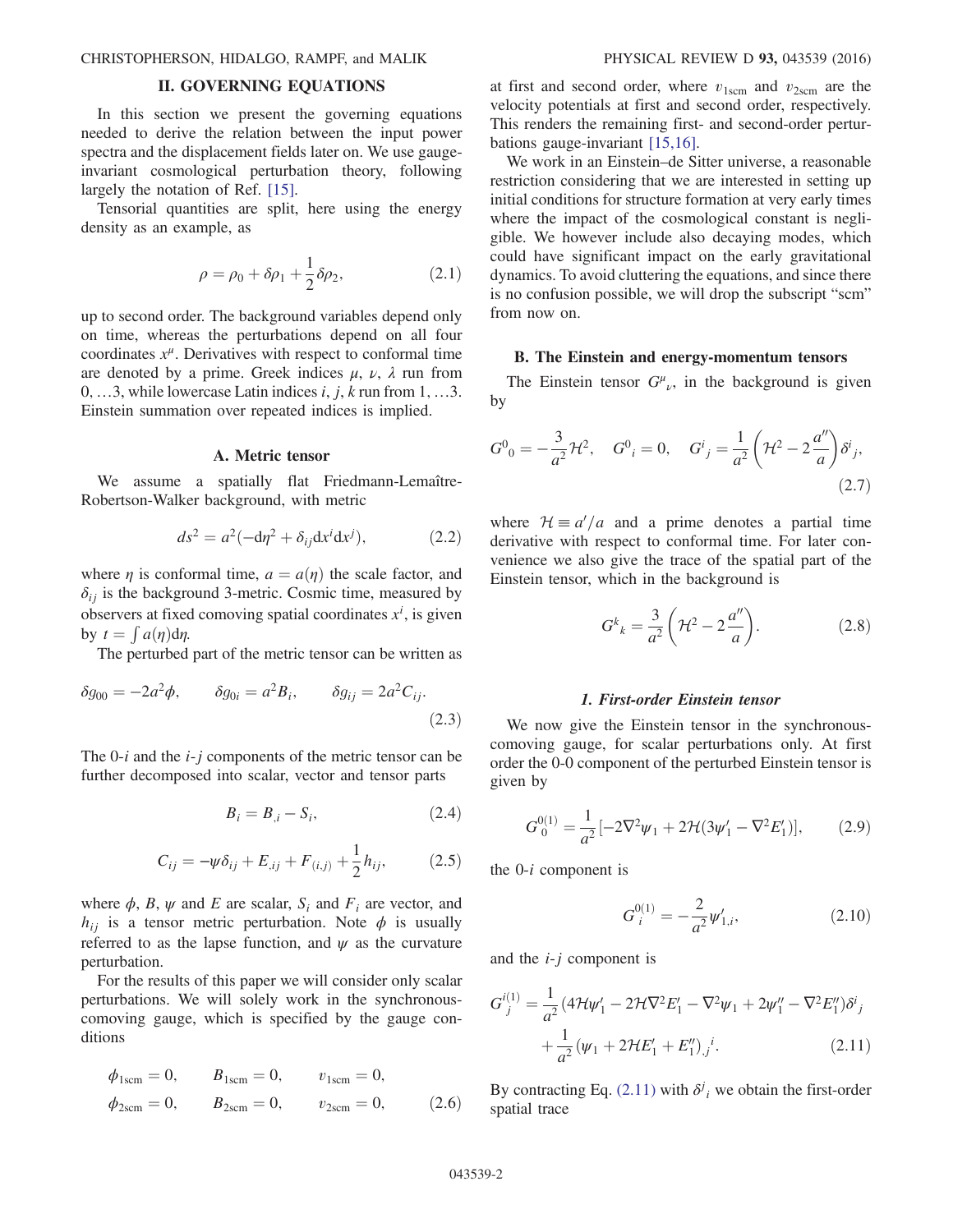SECOND-ORDER COSMOLOGICAL PERTURBATION THEORY ... PHYSICAL REVIEW D 93, 043539 (2016)

$$
G_k^{k(1)} = \frac{1}{a^2} \left( 12\mathcal{H}\psi_1' - 4\mathcal{H}\nabla^2 E_1' - 2\nabla^2 \psi_1 + 6\psi_1'' - 2\nabla^2 E_1'' \right). \tag{2.12}
$$

# 2. Second-order Einstein tensor

At second order in the perturbations we get for the 0-0 component of the Einstein tensor (e.g., Ref. [\[17\]\)](#page-11-8) in the synchronous-comoving gauge

$$
\frac{1}{2}G_0^{0(2)} = \frac{1}{a^2} \left[ -\nabla^2 \psi_2 + \mathcal{H}(3\psi_2' - \nabla^2 E_2') + 12\mathcal{H}\psi_1\psi_1' - 4\mathcal{H}\psi_1\nabla^2 E_1' \right. \n\left. - 4\mathcal{H}\psi_1'\nabla^2 E_1 + 4\mathcal{H}E_{1,ij}'E_1^{ij} - 3(\psi_1')^2 + 2\psi_1'\nabla^2 E_1' \right. \n\left. + \frac{1}{2}(E_{1,ij}'E_1^{ij'} - \nabla^2 E_1'\nabla^2 E_1') - 8\psi_1\nabla^2 \psi_1 - 3\psi_{1,k}\psi_1^k \right. \n\left. + 2\nabla^2 \psi_1\nabla^2 E_1 + 2\psi_{1,k}\nabla^2 E_1^k + 2E_{1,ij}\psi_1^{ij} \right. \n\left. + \frac{1}{2}(\nabla^2 E_{1,k}\nabla^2 E_1^k - E_{1,ijk}E_{1,}^{ijk}) \right],
$$
\n(2.13)

<span id="page-2-0"></span>for the  $0-i$  component

$$
\frac{1}{2}G_{i}^{0(2)} = \frac{1}{a^{2}}(-\psi'_{2,i} - 4\psi_{1}\psi'_{1,i} - 4\psi'_{1}\psi_{1,i} + \nabla^{2}E'_{1}\psi_{1,i} + 2\nabla^{2}E_{1}\psi'_{1,i} - E_{1,}^{jk}E_{1,jki} + \nabla^{2}E'_{1,}E'_{1,ki} + \psi_{1,}{}^{k}E'_{1,ki} - 2\psi'_{1,k}E_{1,i}{}^{k}),
$$
\n(2.14)

and for the  $i-j$  component

$$
\frac{1}{2}G_{j}^{(2)} = \frac{1}{2a^{2}}(4\mathcal{H}\psi_{2}' - 2\mathcal{H}\nabla^{2}E_{2}' - \nabla^{2}\psi_{2} + 2\psi_{2}'' - \nabla^{2}E_{2}'')\delta^{i}{}_{j} + \frac{1}{2a^{2}}(\psi_{2} + 2\mathcal{H}E_{2}' + E_{2}'')_{j}^{i} \n+ \frac{1}{a^{2}}[8\mathcal{H}\psi_{1}'\psi_{1} - 4\mathcal{H}(\psi_{1}\nabla^{2}E_{1}' + \psi_{1}'\nabla^{2}E_{1}) + (\psi_{1}')^{2} + 4\psi_{1}\psi_{1}'' - 4\psi_{1}\nabla^{2}\psi_{1} - \psi_{1}'\nabla^{2}E_{1}' + 4\mathcal{H}E_{1,kl}'E_{1,kl}^{i} + \frac{3}{2}E_{1,kl}'E_{1,kl}' - \frac{1}{2}E_{1,klm}E_{1,kl}^{klm} + \psi_{1,k}\nabla^{2}E_{1,kl}' - 2\psi_{1}\nabla^{2}E_{1}'' - 2\psi_{1}''\nabla^{2}E_{1} \n+ 2\nabla^{2}\psi_{1}\nabla^{2}E_{1} + 2E_{1,kl}''E_{1,kl} - 2\psi_{1,kl}\psi_{1,kl} + \frac{1}{2}\nabla^{2}E_{1,kl}\nabla^{2}E_{1,kl}' - \frac{1}{2}\nabla^{2}E_{1}'\nabla^{2}E_{1}'\delta^{i} \n+ \frac{1}{a^{2}}[4\psi_{1}\psi_{1,ij}' + E_{1}^{ikl}E_{1,jkl} - 2\psi_{1,ij}'\nabla^{2}E_{1} - (\psi_{1,k} + \nabla^{2}E_{1,k})E_{1,kl}' + 2\psi_{1,ik}^{ik}E_{1,kl} \n+ 2\psi_{1}E_{1,ij}'' + 2(\psi_{1}'' + 2\mathcal{H}\psi_{1}' - \nabla^{2}\psi_{1})E_{1,ij}' - 2E_{1,ik}'E_{1,kl}' + (\psi_{1}' + 4\mathcal{H}\psi_{1})E_{1,ij}' - 2E_{1,ik}'E_{1,kl}' - 4\mathcal{H}E_{1,ik}E
$$

<span id="page-2-1"></span>The trace of the last expression is

$$
\frac{1}{2}G_{k}^{k(2)} = \frac{1}{2a^{2}}(12\mathcal{H}\psi_{2}^{\prime} - 4\mathcal{H}\nabla^{2}E_{2}^{\prime} - 2\nabla^{2}\psi_{2} + 6\psi_{2}^{\prime\prime} - 2\nabla^{2}E_{2}^{\prime\prime}) \n+ \frac{1}{a^{2}}[24\mathcal{H}\psi_{1}^{\prime}\psi_{1} - 8\mathcal{H}(\psi_{1}\nabla^{2}E_{1}^{\prime} + \psi_{1}^{\prime}\nabla^{2}E_{1}) + 3(\psi_{1}^{\prime})^{2} + 12\psi_{1}\psi_{1}^{\prime\prime} - 8\psi_{1}\nabla^{2}\psi_{1} \n- 2\psi_{1}^{\prime}\nabla^{2}E_{1}^{\prime} + 8\mathcal{H}E_{1,kl}^{\prime}E_{1,kl}^{k} + \frac{5}{2}E_{1,kl}^{\prime}E_{1,kl}^{k} - \frac{1}{2}E_{1,klm}E_{1,kl}^{klm} + 2\psi_{1,k}\nabla^{2}E_{1,kl}^{k} \n- 4\psi_{1}\nabla^{2}E_{1}^{\prime\prime} - 4\psi_{1}^{\prime}\nabla^{2}E_{1} + 2\nabla^{2}\psi_{1}\nabla^{2}E_{1} + 4E_{1,kl}^{\prime\prime}E_{1,kl}^{k} - 3\psi_{1,k}\psi_{1,kl}^{k} \n+ \frac{1}{2}\nabla^{2}E_{1,k}\nabla^{2}E_{1,kl}^{k} - \frac{1}{2}\nabla^{2}E_{1}^{\prime}\nabla^{2}E_{1}^{\prime} + 2\psi_{1,jk}E_{1,kl}^{k}.
$$
\n(2.16)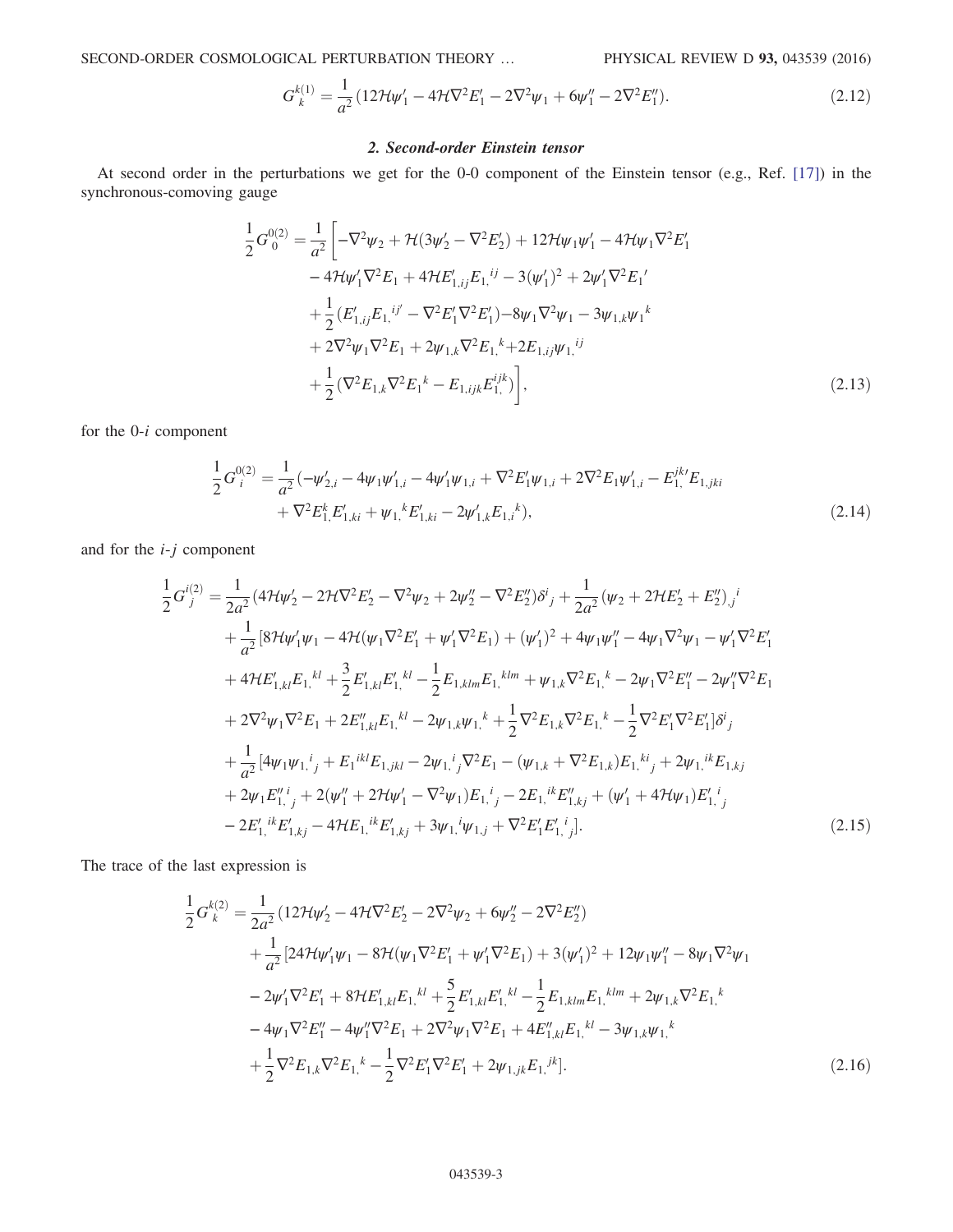### 3. The energy-momentum tensor

As mentioned above, for simplicity we assume a pressureless perfect fluid with vanishing anisotropic stress and work in the synchronous-comoving gauge. For this setup, the time-time component of the energy-momentum tensor  $T^{\mu}{}_{\nu}$  is, up to second order,

$$
^{(0)}T^{0}_{0} = -\rho_{0}, \qquad {}^{(1)}T^{0}_{0} = -\delta\rho_{1}, \qquad {}^{(2)}T^{i}_{j} = \delta\rho_{2}. \tag{2.17}
$$

The rest of the components are zero up to second order in perturbations. Note the significant simplifications in the expression for the perturbed energy-momentum tensor compared to the general form (see, e.g., Ref. [\[15\]](#page-11-7)) that stem from the matter content and the choice of gauge.

### C. Energy and momentum conservation

The energy-momentum conservation equations are given by

$$
\nabla_{\mu}T^{\mu}{}_{\nu}=0,\tag{2.18}
$$

<span id="page-3-1"></span>where  $\nabla_{\mu}$  is the covariant derivative. In the background, for the considered fluid, the  $\nu = 0$  component from the above gives

$$
\rho_0' + 3\mathcal{H}\rho_0 = 0, \tag{2.19}
$$

at first order

$$
\delta \rho_1' + 3\mathcal{H} \delta \rho_1 - 3\rho_0 \psi_1' + \rho_0 \nabla^2 E_1' = 0, \tag{2.20}
$$

<span id="page-3-9"></span>and asecond order

$$
\delta \rho_2' + 3\mathcal{H} \delta \rho_2 - 3\rho_0 \psi_2' + \rho_0 \nabla^2 E_2' - 6\psi_1' \delta \rho_1 + 2\delta \rho_1 \nabla^2 E_1'
$$
  
=  $2\rho_0 (6\psi_1 \psi_1' - 2\psi_1 \nabla^2 E_1' - 2\psi_1' \nabla^2 E_1 + 2E_{1,ij}' E_{1,ij}).$  (2.21)

<span id="page-3-10"></span>It is also often convenient to work in terms of the density contrast  $\delta$ , which is defined as

$$
\delta_1 = \frac{\delta \rho_1}{\rho_0}, \qquad \delta_2 = \frac{\delta \rho_2}{\rho_0}, \tag{2.22}
$$

at first and second order, respectively.

### D. Field equations

<span id="page-3-0"></span>The Einstein field equations, governing the dynamics of spacetime, are

$$
G^{\mu}_{\ \nu} = 8\pi G T^{\mu}_{\ \nu},\tag{2.23}
$$

where G is Newton's gravitational constant and we have set the speed of light to unity. To reiterate, we consider an Einstein–de Sitter universe, i.e., one filled by pressureless dust and vanishing cosmological constant. The dust is modeled as a single and perfect fluid, which amounts to a continuum description for collisionless dark matter, valid before the first instance of shell-crossing.

### 1. Background

<span id="page-3-5"></span>The 0-0 component of Eq. [\(2.23\)](#page-3-0) in the background yields the Friedmann equation

$$
\mathcal{H}^2 = \frac{8\pi G}{3} \rho_0 a^2.
$$
 (2.24)

At zeroth order in perturbation theory, this is the only equation we require in addition to the continuity equation [\(2.19\).](#page-3-1)

# 2. First order

<span id="page-3-6"></span>With the assumptions on the matter content given above, namely no pressure and no anisotropic stress, we have the following governing equations in the synchronouscomoving gauge at first order:

$$
\psi_1' = 0,\t(2.25)
$$

$$
\sigma_1' + 2\mathcal{H}\sigma_1 + \psi_1 = 0. \tag{2.26}
$$

<span id="page-3-7"></span><span id="page-3-2"></span>In an arbitrary gauge, the scalar shear is defined as  $\sigma_1 \equiv -B_1 + E'_1$ . This allows us to write the evolution equation for  $\delta \rho$ , as equation for  $\delta \rho_1$  as

$$
\delta \rho_1' + 3\mathcal{H} \delta \rho_1 + \rho_0 \nabla^2 \sigma_1 = 0. \tag{2.27}
$$

<span id="page-3-8"></span>We find, however, more useful to rewrite Eq. [\(2.26\)](#page-3-2) in terms of the metric function  $E_1$ . Using the definition of the shear scalar in the synchronous-comoving gauge,

$$
\sigma_1 \equiv E_1',\tag{2.28}
$$

<span id="page-3-3"></span>we obtain

$$
E_1'' + 2\mathcal{H}E_1' = -\psi_1. \tag{2.29}
$$

### E. Second order

<span id="page-3-4"></span>We now write the governing equations at second order. From integrating in time the divergence of Eq. [\(2.14\),](#page-2-0) we get

$$
\nabla^2 \psi_2 = \nabla^2 \psi_1 \nabla^2 E_1 + 2 \psi_{1,i} \nabla^2 E_{1,i}{}^i + \psi_{1,ki} E_{1,i}{}^{ki} + \frac{1}{2} \nabla^2 E_{1,k} \nabla^2 E_{1,i}{}^k - \frac{1}{2} E_{1,ijk} E_{1,i}{}^{ijk}.
$$
 (2.30)

From the trace of the  $i-j$  component of the field equations, Eq. [\(2.16\)](#page-2-1) above, we find an evolution equation for  $\nabla^2 E_2$ , that is,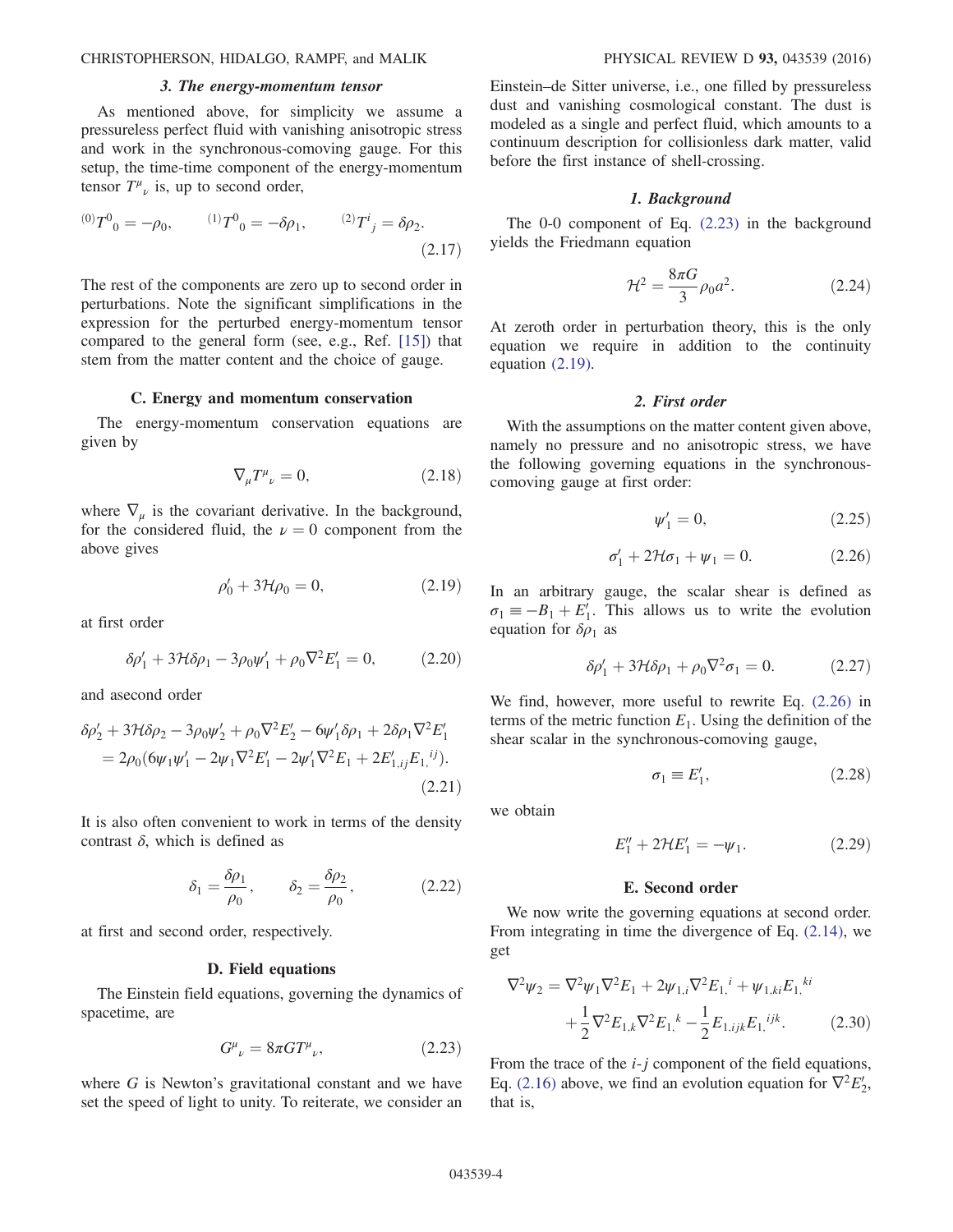<span id="page-4-1"></span>
$$
\nabla^{2}E_{2}^{\prime\prime} + 2\mathcal{H}\nabla^{2}E_{2}^{\prime} = 3\nabla^{-2}[-\nabla^{2}\psi_{1}\nabla^{2}\psi_{1} - \nabla^{2}\psi_{1,k}(2\psi_{1,k}^{k} + \nabla^{2}E_{1,k}^{k})- \psi_{1,kl}\psi_{1,k}^{k} + \psi_{1,ijk}E_{1,k}^{ijk} + \nabla^{2}E_{1,k}^{\prime}\nabla^{2}E_{1,k}^{\prime} - E_{1,ijk}^{\prime}E_{1,k}^{\prime}^{ijk}]- 4\psi_{1}\nabla^{2}\psi_{1} - 3\psi_{1,k}\psi_{1,k}^{k} - 3E_{1,k}^{k}I\psi_{1,kl} + \frac{5}{2}E_{1,kl}^{\prime}E_{1,k}^{\prime} - \frac{1}{2}\nabla^{2}E_{1}^{\prime}\nabla^{2}E_{1}^{\prime} + \nabla^{2}E_{1}\nabla^{2}\psi_{1},
$$
\n(2.31)

where we have used Eq. [\(2.29\),](#page-3-3) and Eq. [\(2.30\)](#page-3-4) and its time derivative. Note that Eq. [\(2.31\)](#page-4-1) is only assuming dust and neither assuming growing mode only nor Einstein–de Sitter.

# <span id="page-4-0"></span>III. SOLUTIONS TO THE FIELD EQUATIONS

In this section we solve the governing evolution equations as given in the above section, order by order. Here we shall report only the solutions in real space; for results in Fourier space, see in the Appendix.

### A. Background

Equations [\(2.19\)](#page-3-1) and [\(2.24\)](#page-3-5) yield the well-known dust solutions

$$
\rho_0 \propto a^{-3}, \qquad a \propto \eta^2, \qquad \mathcal{H} = \frac{2}{\eta}.
$$
 (3.1)

#### B. First order

At linear order we find that the solutions to the system of governing equations, Eqs. [\(2.25\)](#page-3-6)–[\(2.27\)](#page-3-7), are given by

$$
\psi_1 = \psi_{1\text{ini}}(x^i),\tag{3.2}
$$

$$
\sigma_1(\eta, x^i) = \sigma_{\text{1ini}} \left(\frac{\eta_{\text{ini}}}{\eta}\right)^4 + \frac{1}{5} \psi_{\text{1ini}}(x^i) \eta_{\text{ini}} \left[\left(\frac{\eta_{\text{ini}}}{\eta}\right)^4 - \frac{\eta}{\eta_{\text{ini}}}\right],\tag{3.3}
$$

$$
\delta\rho_1(\eta, x^i) = \frac{\nabla^2}{4\pi G a^2} \left[ \psi_{1\text{ini}}(x^i) + \frac{2}{\eta} \sigma_1(\eta, x^i) \right],\tag{3.4}
$$

where the spectrum of the curvature perturbation initially is  $\psi_{\text{Init}}(x^i)$  and we set  $\sigma_{\text{Init}} \equiv \sigma_1(\eta_{\text{ini}}, x^i)$ . Hence the dominant contribution to the shear at late times is contribution to the shear at late times is

$$
\sigma_1(\eta, x^i) \simeq -\frac{\eta}{5} \psi_{\text{1ini}}(x^i). \tag{3.5}
$$

<span id="page-4-2"></span>We also need the metric function  $E_1$ , which is simply the time integrated shear, as defined in Eq. [\(2.28\)](#page-3-8). The curvature perturbation on uniform density hypersurfaces is defined (see, e.g., Refs. [\[15,18\]\)](#page-11-7) as

$$
\zeta_1 = -\psi - \frac{\mathcal{H}}{\rho'_0} \delta \rho_1,\tag{3.6}
$$

where the right-hand side of Eq. [\(3.6\)](#page-4-2) is gauge invariant by construction and can therefore also be evaluated in synchronous-comoving gauge. For dust  $\zeta_1$  simplifies to  $\zeta_1 = -\psi_1 + \delta_1/3$ , a constant in time. We will use this variable in the following as a convenient quantity to specify the second initial condition in the solution for  $E_1$ , besides  $\psi_{\text{1ini}}(x^i)$ . We then get the solution to Eq. [\(2.29\)](#page-3-3) as

<span id="page-4-3"></span>
$$
E_1(\eta, x^i) = -\frac{1}{10} (\eta^2 - \eta_{\text{ini}}^2) \psi_{1\text{ini}}(x^i) + 3 \left(\frac{\eta}{\eta_{\text{ini}}}\right)^{-3} \nabla^{-2} [\zeta_{1\text{ini}}(x^i) + \psi_{1\text{ini}}(x^i)],
$$
 (3.7)

where the initial condition for  $E_1$ , at the initial time  $\eta_{\text{ini}}$ , is simply the pure decaying mode:

$$
E_1(\eta_{\text{ini}}, x^i) = 3\nabla^{-2}[\zeta_{1\text{ini}}(x^i) + \psi_{1\text{ini}}(x^i)].
$$
 (3.8)

as is also the initial condition for the shear:

$$
\sigma_{\text{1ini}} = -\frac{\eta_{\text{ini}}}{5} [\psi_{\text{1ini}}(x^i) + 45\eta_{\text{ini}}^{-2} \nabla^{-2} (\psi_{\text{1ini}}(x^i) + \zeta_{\text{1ini}}(x^i))].
$$
\n(3.9)

With the above results we compute the full first-order matter density contrast. We integrate Eq. [\(2.27\)](#page-3-7) to find

$$
\delta_1 = -\nabla^2 E_1
$$
  
=  $\frac{1}{10} \eta^2 \nabla^2 \psi_{1\text{ini}}(x^i) - 3 \left(\frac{\eta}{\eta_{\text{ini}}}\right)^{-3} [\zeta_{1\text{ini}}(x^i) + \psi_{1\text{ini}}(x^i)].$  (3.10)

Note that the dominant contributions at late times to  $E_1$ and  $\delta_1$ , or the growing modes, are thus

$$
E_1(\eta, x^i) = -\frac{\eta^2}{10} \psi_{1\text{ini}}(x^i), \qquad \delta_1 = \frac{\eta^2}{10} \nabla^2 \psi_{1\text{ini}}(x^i). \tag{3.11}
$$

# C. Second order

### 1. Growing mode only

<span id="page-4-4"></span>We now give the solutions for the second-order metric functions  $\psi_2$  and  $E_2$  and for the density contrast  $\delta_2$ , taking only the growing mode solutions above into account. Here we present them in real space; for the solutions in Fourier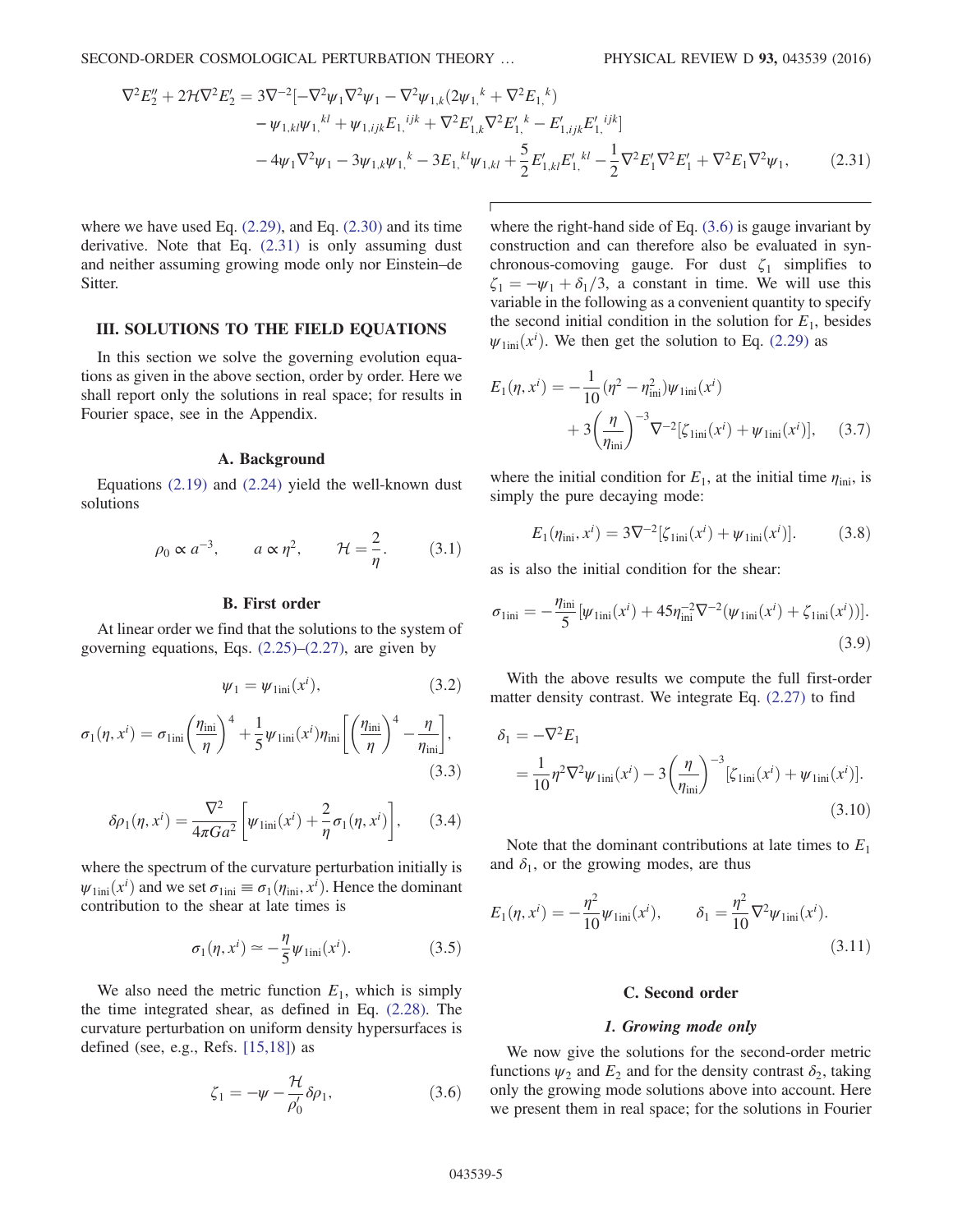### CHRISTOPHERSON, HIDALGO, RAMPF, and MALIK PHYSICAL REVIEW D 93, 043539 (2016)

space, see the Appendix. The solutions including the decaying mode are given in the following subsection.

From Eq. [\(2.30\)](#page-3-4) and using the first-order results for  $\psi_1$ and  $E_1$ , we obtain after some simple manipulations the fastest-growing mode solution

$$
\psi_2 = -\frac{\eta^2}{10} (\psi_{1,m} \psi_1^m + \nabla^{-2} [(\nabla^2 \psi_1)^2 - \psi_{1,lm} \psi_1^{lm}]) + \frac{\eta^4}{200} \nabla^{-2} (\psi_{1,lm}^{l} \psi_{1,k}^{km} - \psi_{1,klm} \psi_1^{klm}).
$$
(3.12)

Hereafter we omit the subscript ini in  $\psi_1$  and  $\zeta_1$  for simplicity, but keeping in mind that both perturbations are time independent. To obtain the fastest-growing mode solution for  $E_2$  we first plug in the first-order solutions in the differential equation [\(2.31\)](#page-4-1) for  $E_2$ . Then, multiplying this differential equation by  $\nabla^{-2}$  we obtain

<span id="page-5-0"></span>
$$
E''_2 + 2\mathcal{H}E'_2 = 6\Theta_0 - 2\psi_1^2 + \frac{\eta^2}{25}\nabla^{-2}
$$
  
 
$$
\times \left[ \frac{21}{2}\nabla^{-2}(\nabla^2\psi_{1,k}\nabla^2\psi_1^{\ k} - \psi_{1,klm}\psi_1^{\ klm}) + 10\psi_{1,kl}\psi_1^{\ kl} - 3(\nabla^2\psi_1)^2 \right], \tag{3.13}
$$

<span id="page-5-2"></span><span id="page-5-1"></span>where we have defined the kernel

$$
\nabla^2 \Theta_0 = -\nabla^{-2} \mu_2 - \frac{1}{3} \psi_{1,k} \psi_1^k \tag{3.14}
$$

$$
\mu_2 = \frac{1}{2} [(\nabla^2 \psi_1)^2 - \psi_{1,lm} \psi_1^{lm}]. \tag{3.15}
$$

<span id="page-5-4"></span>The fastest-growing solution of [\(3.13\)](#page-5-0) is then easily obtained; it is

$$
E_2 = \frac{3\eta^2}{5} \left( \Theta_0 - \frac{1}{3} \psi_1^2 \right) + \frac{\eta^4}{700} \nabla^{-2}
$$
  
 
$$
\times \left[ \frac{21}{2} \nabla^{-2} (\nabla^2 \psi_{1,k} \nabla^2 \psi_1^k - \psi_{1,klm} \psi_1^{\ \ klm}) + 10 \psi_{1,kl} \psi_1^{kl} - 3 (\nabla^2 \psi_1)^2 \right]. \tag{3.16}
$$

The evolution equation for the second-order density contrast,  $\delta_2$ , follows from the continuity equation for  $\delta \rho_2$ , [\(2.21\),](#page-3-9) and using the definition [\(2.22\)](#page-3-10). We get

$$
\delta_2^1 = 3\psi'_2 - \nabla^2 E'_2 - 2\delta_1 \nabla^2 E'_1 - 4[\psi_1 \nabla^2 E'_1 - E'_{1,ij} E_1^{ij}].
$$
\n(3.17)

<span id="page-5-5"></span>Using the above results, we then obtain for the fastestgrowing mode of the second-order density contrast

$$
\delta_2 = \frac{\eta^2}{5} \left( \frac{3}{2} \psi_{1,m} \psi_1^m + 4 \psi_1 \nabla^2 \psi_1 \right) + \frac{\eta^4}{50} \left( \frac{5}{7} (\nabla^2 \psi_1)^2 + \frac{2}{7} \psi_{1,kl} \psi_1^{kl} \right).
$$
 (3.18)

This result agrees with Ref. [\[8\]](#page-11-9) for their  $f_{nl} = -5/3$  and agrees with Ref. [\[19\]](#page-11-10) for their  $a_{nl} = 0$ .

# 2. Growing and decaying mode

We now give the solutions for the second-order metric functions  $\psi_2$  and  $E_2$ , including the growing and decaying modes; that is, we use Eq. [\(3.7\)](#page-4-3). We follow the same steps to calculate the solutions as described in the previous section. To arrive at the expressions below, we have used the identity

<span id="page-5-3"></span>
$$
(\nabla^{-2} \partial^k \partial^l - \delta^{kl}) \psi_{1,km} \psi_{1,l}^m = \nabla^{-2} (\nabla^2 \psi_{1,m} \nabla^2 \psi_1^m - \psi_{1,klm} \psi_1^{klm})
$$
(3.19)

and its equivalent for  $(\psi_1 + \zeta_1)$ . We find, for  $\psi_2$ ,

$$
\psi_{2} = -\frac{(\eta^{2} - \eta_{\text{ini}}^{2})}{10} (\psi_{1,m} \psi_{1}^{m} + 2\nabla^{-2} \mu_{2}) + \frac{(\eta^{2} - \eta_{\text{ini}}^{2})^{2}}{200} \nabla^{-2} (\psi_{1,lm}^{l} \psi_{1,k}^{km} - \psi_{1,klm} \psi_{1}^{klm}) \n+ 3 \left(\frac{\eta}{\eta_{\text{ini}}}\right)^{-3} \left[\nabla^{-2} (\psi_{1,j} \psi_{1,}^{j}) + \frac{1}{2} (\psi_{1}^{2} + \nabla^{-2} \psi_{1,jk} \nabla^{-2} \psi_{1,j}^{j})\right] \n- \frac{3}{10} (\eta^{2} - \eta_{\text{ini}}^{2}) \left(\frac{\eta}{\eta_{\text{ini}}}\right)^{-3} \left[\nabla^{-2} (\psi_{1,j} \nabla^{2} \psi_{1,}^{j}) - \frac{1}{2} \nabla^{-2} \psi_{1,ijk} \nabla^{-2} \psi_{1,ijk}\right] \n+ \frac{9}{2} \left(\frac{\eta}{\eta_{\text{ini}}}\right)^{-6} \nabla^{-2} [\psi_{1,j} \psi_{1,}^{j} - \nabla^{-2} \psi_{1,ijk} \nabla^{-2} \psi_{1,ij}^{j} \nabla \psi_{1,ij}^{j}] \n- 3 \left(\frac{\eta}{\eta_{\text{ini}}}\right)^{-6} \nabla^{-2} [2 \psi_{1,i} \zeta_{1,}^{j} - \psi_{1,jk} \nabla^{-2} \zeta_{1,}^{j} \psi_{1}^{j} + \frac{9}{2} \left(\frac{\eta}{\eta_{\text{ini}}}\right)^{-6} \nabla^{-2} [\zeta_{1,j} \zeta_{1,}^{j} - \nabla^{-2} \zeta_{1,ijk} \nabla^{-2} \zeta_{1,}^{j} \psi_{1}^{j}] \n- \frac{3}{10} (\eta^{2} - \eta_{\text{ini}}^{2}) \left(\frac{\eta}{\eta_{\text{ini}}}\right)^{-3} \nabla^{-2} [\nabla^{2} \psi_{1,j} \zeta_{1,}^{j} - \psi_{1,ijk} \nabla^{-2} \zeta_{1,}^{j} \psi_{1}^{j} + 9 \left(\frac{\eta}{\
$$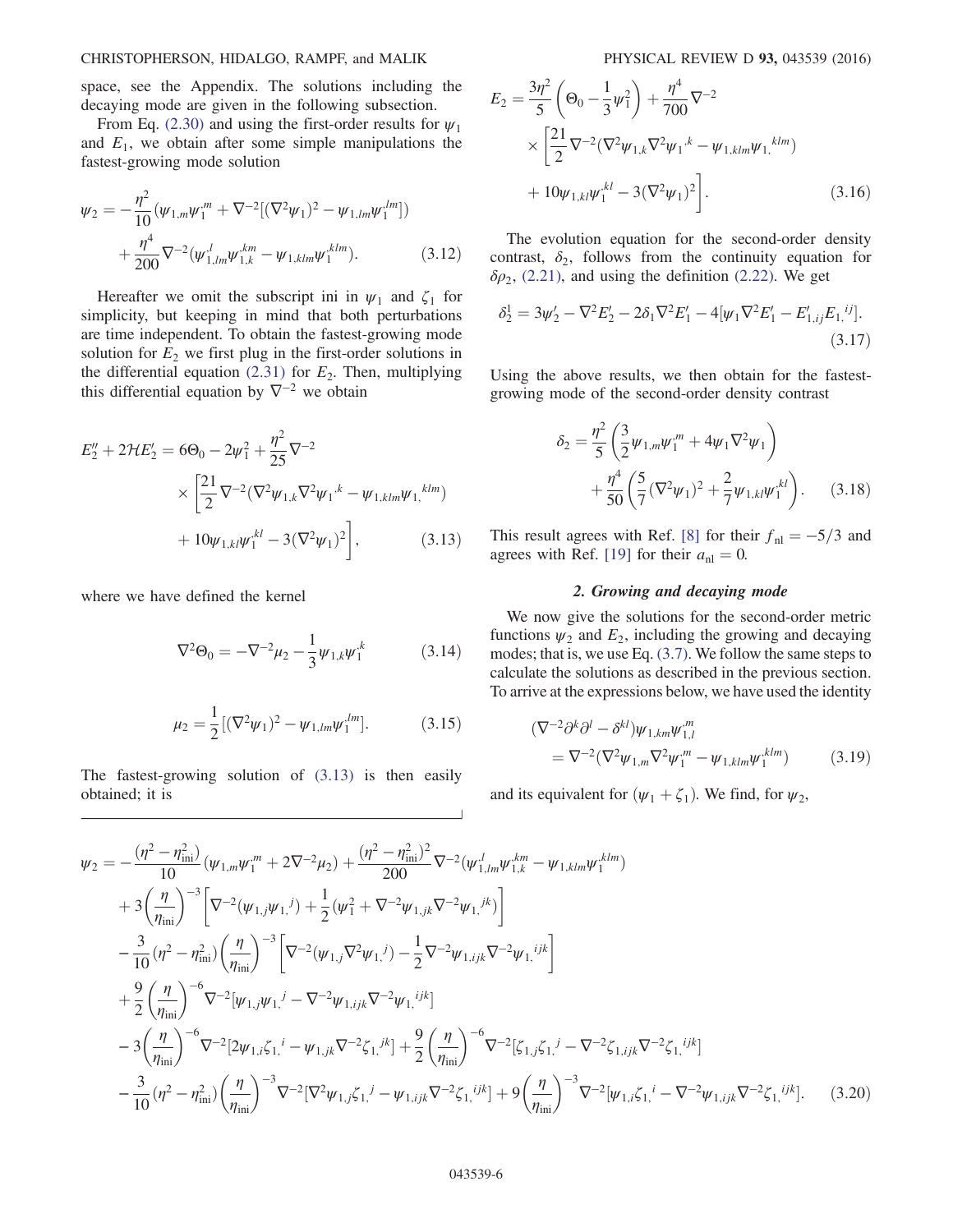The growing plus decaying solution for  $E_2$  is derived from expanding Eq. [\(2.31\)](#page-4-1) in terms of the pure growing mode  $\psi_1$  and the decaying mode initially given by  $E_1$  in Eq. [\(3.7\)](#page-4-3):

$$
E_{2}'' + 2\mathcal{H}E_{2}' = 6\Theta_{0} - 2\psi_{1}^{2} + 24\left(\left(\frac{\eta}{\eta_{\text{ini}}}\right)^{-3} + \frac{3}{4}\left(\frac{\eta}{\eta_{\text{ini}}}\right)^{-8}\right)\nabla^{-2}[\psi_{1,kl}\nabla^{-2}(\zeta_{1} + \psi_{1})] + \nabla^{-2}\left\{\frac{\eta^{2}}{25}\frac{21}{2}\left(1 + \frac{1}{7}\left(\frac{\eta}{\eta_{\text{ini}}}\right)^{-5} + \frac{9}{14}\left(\frac{\eta}{\eta_{\text{ini}}}\right)^{-10}\right)\nabla^{-2}[\nabla^{2}\psi_{1,k}\nabla^{2}\psi_{1}^{k} - \psi_{1,klm}\psi_{1}^{klm}] + \frac{243}{\eta^{2}}\left(\frac{\eta}{\eta_{\text{ini}}}\right)^{-6}\nabla^{-2}[(\zeta_{1} + \psi_{1})_{,k}(\zeta_{1} + \psi_{1})^{k} - \nabla^{-2}(\zeta_{1} + \psi_{1})_{,ijk}\nabla^{-2}(\zeta_{1} + \psi_{1})^{,ijk}] + \frac{9}{5}\left(\left(\frac{\eta}{\eta_{\text{ini}}}\right)^{-3} + 4\left(\frac{\eta}{\eta_{\text{ini}}}\right)^{-8}\right)\nabla^{-2}[(\zeta_{1} + \psi_{1})_{,k}\nabla^{2}\psi_{1,}^{k} + \nabla^{-2}(\zeta_{1} + \psi_{1})_{,ijk}\psi_{1,}^{ijk}] + \frac{10}{25}\eta^{2}\left(1 + \frac{9}{16}\left(\frac{\eta}{\eta_{\text{ini}}}\right)^{-10}\right)\psi_{1,ij}\psi_{1,ij}^{l} + \frac{6}{5}\left(\left(\frac{\eta}{\eta_{\text{ini}}}\right)^{-3} + \left(\frac{\eta}{\eta_{\text{ini}}}\right)^{-8}\right)(\zeta_{1} + \psi_{1})\nabla^{2}\psi_{1} - \frac{3}{25}\eta^{2}\left(1 - \frac{1}{3}\left(\frac{\eta}{\eta_{\text{ini}}}\right)^{-5} - \frac{3}{8}\left(\frac{\eta}{\eta_{\text{ini}}}\right)^{-10}\right)\nabla^{2}\psi_{1}\nabla^{2}\psi_{1} + \frac{81}{2}\eta^{2}\left(\
$$

Solving the ordinary differential equation for  $E_2$  we obtain the following expression:

$$
E_{2} = \frac{3}{5}\eta^{2} \left(\Theta_{0} - \frac{1}{3}\psi_{1}^{2}\right) - \frac{3}{5}\eta^{2} \left(\left(\frac{\eta}{\eta_{\text{ini}}}\right)^{-3} - \frac{1}{9}\left(\frac{\eta}{\eta_{\text{ini}}}\right)^{-8}\right) \nabla^{-2}[(\zeta_{1} + \psi_{1})\nabla^{2}\psi_{1}] + \nabla^{-2} \left\{\frac{\eta^{4}}{70}\left[1 + \frac{7}{8}\left(\frac{\eta}{\eta_{\text{ini}}}\right)^{-10}\right]\psi_{1,ij}\psi_{1,ij} - \frac{3\eta^{4}}{700}\left[1 - \frac{14}{3}\left(\frac{\eta}{\eta_{\text{ini}}}\right)^{-5} - \frac{7}{12}\left(\frac{\eta}{\eta_{\text{ini}}}\right)^{-10}\right] \nabla^{2}\psi_{1}\nabla^{2}\psi_{1} + \frac{3}{2}\frac{\eta^{4}}{100}\left(1 - 2\left(\frac{\eta}{\eta_{\text{ini}}}\right)^{-5} + \left(\frac{\eta}{\eta_{\text{ini}}}\right)^{-10}\right) \nabla^{-2}[\nabla^{2}\psi_{1,k}\nabla^{2}\psi_{1,k} - \psi_{1,klm}\psi_{1,klm}] - \eta^{2} \left(12\left(\frac{\eta}{\eta_{\text{ini}}}\right)^{-3} - \left(\frac{\eta}{\eta_{\text{ini}}}\right)^{-8}\right)\psi_{1,kl}\nabla^{-2}(\zeta_{1} + \psi_{1})_{,l}^{kl} - \frac{9}{10}\eta^{2} \left(\left(\frac{\eta}{\eta_{\text{ini}}}\right)^{-3} - \frac{4}{9}\left(\frac{\eta}{\eta_{\text{ini}}}\right)^{-8}\right) \nabla^{-2}[(\zeta_{1} + \psi_{1})_{,k}\nabla^{2}\psi_{1,}^{k} + \nabla^{-2}(\zeta_{1} + \psi_{1})_{,ijk}\psi_{1,}^{ijk}] + \frac{27}{2}\left(\frac{\eta}{\eta_{\text{ini}}}\right)^{-6}\nabla^{-2}[(\zeta_{1} + \psi_{1})_{,k}(\zeta_{1} + \psi_{1})^{k} - \nabla^{-2}(\zeta_{1} + \psi_{1})_{,ijk}\nabla^{-2}(\zeta_{1} + \
$$

For completeness we also give the second-order density contrast including growing and decaying modes:

$$
\delta_2 = \frac{3}{10} (\eta^2 + \eta_{\text{ini}}^2) \psi_{1,k} \psi_{1,k} + \frac{4}{5} (\eta^2 + \eta_{\text{ini}}^2) \psi_1 \nabla^2 \psi_1 \n+ \frac{\eta^4}{100} \left[ \frac{10}{7} - 2 \left( \frac{\eta}{\eta_{\text{ini}}} \right)^{-2} + \left( \frac{\eta}{\eta_{\text{ini}}} \right)^{-4} - 2 \left( \frac{\eta}{\eta_{\text{ini}}} \right)^{-5} - \frac{1}{4} \left( \frac{\eta}{\eta_{\text{ini}}} \right)^{-10} \right] \nabla^2 \psi_1 \nabla^2 \psi_1 \n+ \frac{\eta^4}{100} \left[ \frac{4}{7} - 4 \left( \frac{\eta}{\eta_{\text{ini}}} \right)^{-2} + 2 \left( \frac{\eta}{\eta_{\text{ini}}} \right)^{-4} + 3 \left( \frac{\eta}{\eta_{\text{ini}}} \right)^{-5} - \frac{11}{4} \left( \frac{\eta}{\eta_{\text{ini}}} \right)^{-10} \right] \psi_{1,ik} \psi_{1,ik} \n+ \frac{3}{100} \eta_{\text{ini}}^4 \left[ \frac{1}{2} - 2 \left( \frac{\eta}{\eta_{\text{ini}}} \right)^{-2} + 2 \left( \frac{\eta}{\eta_{\text{ini}}} \right)^{-3} + \left( \frac{\eta}{\eta_{\text{ini}}} \right)^{-4} - \left( \frac{\eta}{\eta_{\text{ini}}} \right)^{-10} \right] (\nabla^{-2} (\nabla^2 \psi_{1,k} \nabla^2 \psi_{1,k}) - \nabla^{-2} (\psi_{1,ik} \psi_{1,ik} \psi_{1,ik}) ) \n- \frac{3}{5} \eta_{\text{ini}}^2 \nabla^{-2} (\psi_{1,ik} \psi_{1,ik} ) - \frac{13}{2} \left( \frac{\eta}{\eta_{\text{ini}}} \right)^{-3} (\psi_1 + \zeta_1) \psi_1 + 9 \left[ \left( \frac{\eta}{\eta_{\text{ini}}} \right)^{-6} + \frac{1}{4} \left( \frac{\eta}{\eta_{\text{ini}}} \right)^{-10} \right] (\psi_1 + \zeta_1)^2
$$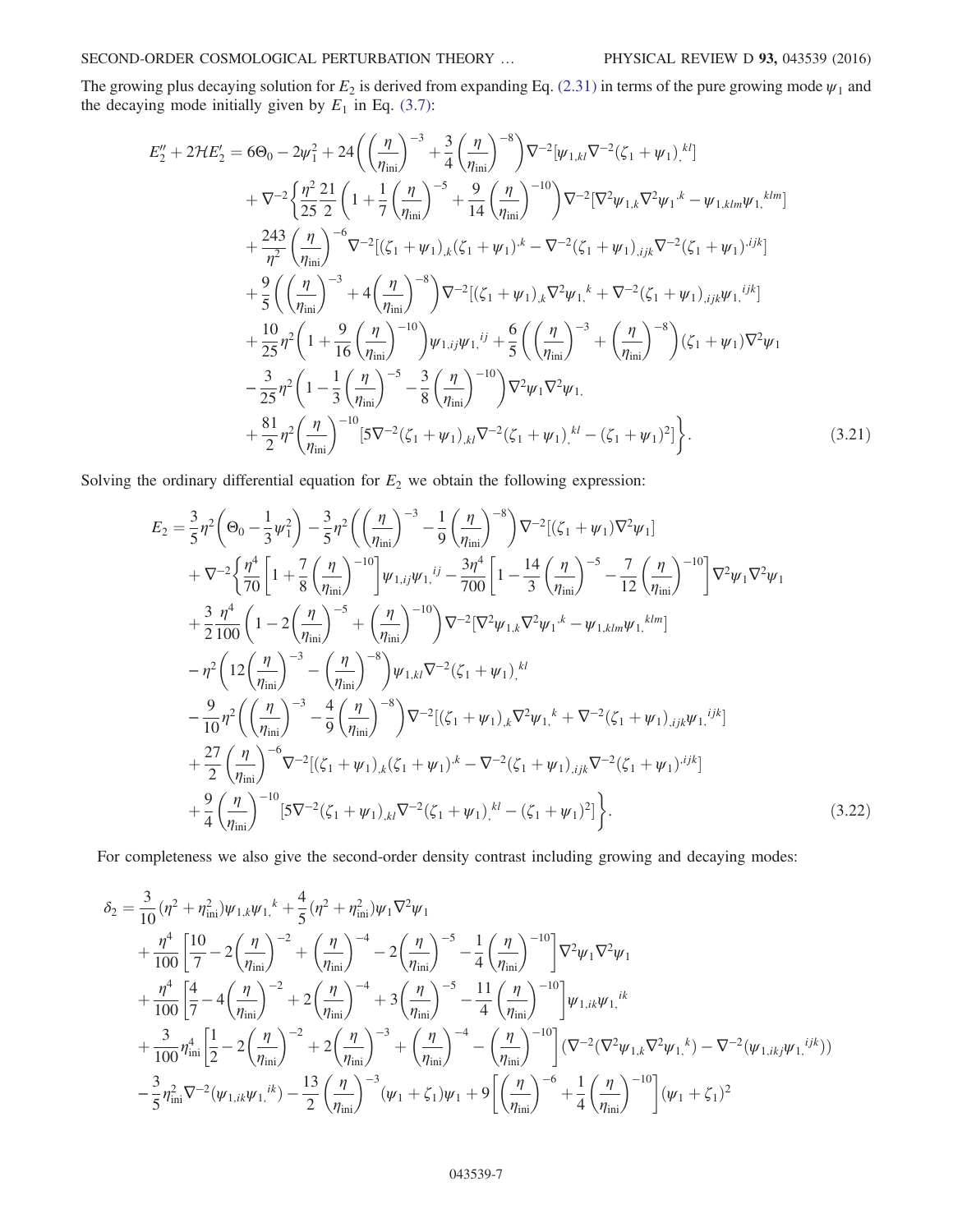CHRISTOPHERSON, HIDALGO, RAMPF, and MALIK PHYSICAL REVIEW D 93, 043539 (2016)

$$
+\frac{3}{5}\eta_{\text{ini}}^{2}\left[\left(\frac{\eta}{\eta_{\text{ini}}}\right)^{-3}-\frac{1}{9}\left(\frac{\eta}{\eta_{\text{ini}}}\right)^{-6}\right](\psi_{1}+\zeta_{1})\nabla^{2}\psi_{1}+9\left(\frac{\eta}{\eta_{\text{ini}}}\right)^{-3}\nabla^{-2}(\psi_{1,k}(\psi_{1}+\zeta_{1})^{k})+\eta_{\text{ini}}^{2}\left[\frac{123}{10}\left(\frac{\eta}{\eta_{\text{ini}}}\right)^{-1}-\frac{3}{10}\left(\frac{\eta}{\eta_{\text{ini}}}\right)^{-3}-\left(\frac{\eta}{\eta_{\text{ini}}}\right)^{-6}\right]\psi_{1,ik}\nabla^{-2}(\psi_{1}+\zeta_{1})^{ik}+9\left(\frac{\eta}{\eta_{\text{ini}}}\right)^{-3}\nabla^{-2}(\psi_{1,ik}\nabla^{-2}(\psi_{1}+\zeta_{1})^{ik})-\frac{9}{5}\eta_{\text{ini}}^{2}\left[\left(\frac{\eta}{\eta_{\text{ini}}}\right)^{-1}-\left(\frac{\eta}{\eta_{\text{ini}}}\right)^{-3}\right]\nabla^{-2}(\nabla^{-2}(\psi_{1}+\zeta_{1})_{,lm}\psi_{1})^{k}+9\left[2\left(\frac{\eta}{\eta_{\text{ini}}}\right)^{-6}-\frac{5}{4}\left(\frac{\eta}{\eta_{\text{ini}}}\right)^{-10}\right]\nabla^{-2}(\psi_{1}+\zeta_{1})_{,kl}\nabla^{-2}(\psi_{1}+\zeta_{1})^{kl}+\frac{9}{10}\eta_{\text{ini}}^{4}\left[\left(\frac{\eta}{\eta_{\text{ini}}}\right)^{-1}-\frac{4}{9}\left(\frac{\eta}{\eta_{\text{ini}}}\right)^{-6}\right]\nabla^{-2}((\psi_{1}+\zeta_{1})_{,k}\nabla^{2}(\psi_{1})^{k}-\nabla^{-2}(\psi_{1}+\zeta_{1})_{,ijk}(\psi_{1})^{ijk})+\frac{27}{2}\left(\frac{\eta}{\eta_{\text{ini}}}\right)^{-6}((\psi_{1}+\zeta_{1})_{,k}(\psi_{1}+\zeta_{1})^{k}-\nabla^{-2}(\psi_{1}+\zeta_{1})_{,ijk}\nabla^{-2}(\psi_{1}+\zeta_{1})^{ijk}
$$
(3.2

# <span id="page-7-0"></span>IV. LAGRANGIAN DISPLACEMENT FIELD

Given the solutions for the metric potentials in the previous sections, we can now determine the metric tensor for scalar perturbations and use this to calculate the corresponding Lagrangian displacement field.

Let us briefly outline the used method to obtain the displacement field. It requires the knowledge of the metric tensor which, after having established the above results for the metric coefficients, can now be easily constructed. The displacement field can then be extracted from the metric tensor by using a suitable decomposition, which we also motivate briefly in the following (for further details see Ref. [\[8\]](#page-11-9)).

We begin by writing down the metric tensor  $\gamma_{ii}$  in synchronous-comoving gauge, defined by the line element

$$
ds^{2} = a^{2}(\tau)[-d\tau^{2} + \gamma_{ij}dq^{i}dq^{j}], \qquad (4.1)
$$

where the  $q<sup>i</sup>$  are Lagrangian coordinates and thus denote spacelike labels of fluid elements on a timelike hypersurface (we assume the vanishing of the spatial vorticity). In this gauge

$$
\gamma_{ij}(\tau, q^m) = \delta_{ij}(1 - 2\psi(\tau, q^m)) + 2E(\tau, q^m)_{,ij}. \tag{4.2}
$$

Let us now turn to a Lagrangian description. Let  $q \mapsto x(\eta, q)$  be the (spatial) Lagrangian map from the initial position  $q$  of the particle to the final position  $x$  at time  $\eta$ . The respective Jacobian matrix element is (we neglect vectors)

$$
\mathcal{J}_{ij}(\eta, \boldsymbol{q}) \equiv \delta_{ij} + \mathcal{F}_{,ij}(\eta, \boldsymbol{q}), \tag{4.3}
$$

<span id="page-7-1"></span>where  $F$  is the scalar part of the displacement and ",i" denotes, as before, a partial derivative with respect to Lagrangian coordinates. With these definitions we can utilize the following decomposition for the spatial metric:

$$
\gamma_{ij} = \delta_{ab} (1 - 2\mathcal{B}) \mathcal{J}^a{}_i \mathcal{J}^b{}_j,\tag{4.4}
$$

with  $\mathcal{B} = \mathcal{B}_1 + \mathcal{B}_2/2 + \cdots$  and  $\mathcal{F} = \mathcal{F}_1 + \mathcal{F}_2/2 + \cdots$  to be determined. We show in the following two subsections how to derive these unknowns, order by order.

# A. First order

<span id="page-7-3"></span>The spatial metric for scalar perturbations is, substituting the above solutions,

$$
\gamma_{1ij} = \delta_{ij} (1 - 2\psi_1) - 2 \frac{\eta_{\text{ini}}}{3} \sigma_{1\text{ini},ij} \left(\frac{\eta_{\text{ini}}}{\eta}\right)^3 \n- \frac{\eta^2}{5} \psi_{1,ij} \left[1 + \frac{2}{3} \left(\frac{\eta_{\text{ini}}}{\eta}\right)^5\right] \n= \delta_{ij} (1 - 2\psi_1) - \frac{1}{5} (\eta - \eta_{\text{ini}})^2 \psi_{1,ij} \n+ 6 \left(\frac{\eta}{\eta_{\text{ini}}}\right)^{-3} \nabla^{-2} (\psi_1 + \zeta_1)_{,ij}.
$$
\n(4.5)

<span id="page-7-2"></span>At late times, or using only the growing mode, this simplifies to

$$
\gamma_{1ij}^{+} \simeq \delta_{ij} (1 - 2\psi_1) - \frac{\eta^2}{5} \psi_{1,ij}.
$$
 (4.6)

To obtain the first-order displacement field, we note that the decomposition [\(4.4\)](#page-7-1) reduces at first order to

$$
\gamma_{1ij} = \delta_{ij}(1 - 2\mathcal{B}_1) + 2\mathcal{F}_{1,ij},\tag{4.7}
$$

<span id="page-7-4"></span>and thus we can easily read off the displacement by using our result for  $\gamma_{ij}$ . For the fastest-growing mode, i.e., using [\(4.6\),](#page-7-2) we obtain at first order

$$
\mathcal{B}_1 = \psi_1,\tag{4.8}
$$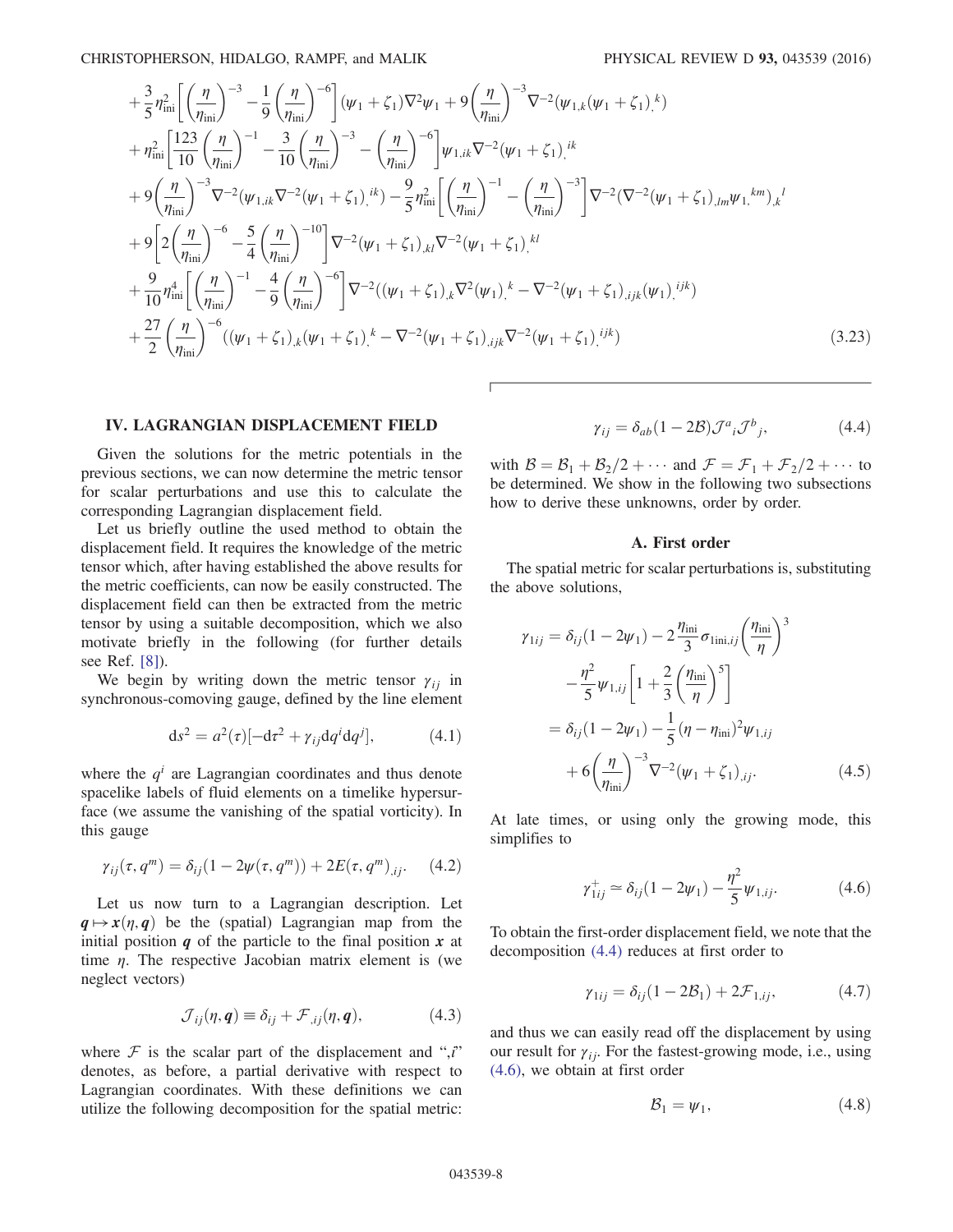$$
\mathcal{F}_1^+ = -\frac{\eta^2}{10}\psi_1,\tag{4.9}
$$

whereas, including the decaying modes [using Eq. [\(4.5\)\]](#page-7-3) we find the same result for  $\mathcal{B}_1$  but for the (scalar component of the) first-order displacement we have now

<span id="page-8-0"></span>
$$
\mathcal{F}_1 = E_1 = -\frac{\eta_{\text{ini}}}{3} \sigma_{1\text{ini}} \left(\frac{\eta_{\text{ini}}}{\eta}\right)^3 - \frac{\eta^2}{10} \psi_1 \left[1 + \frac{2}{3} \left(\frac{\eta_{\text{ini}}}{\eta}\right)^5\right]
$$
  
= 
$$
-\frac{1}{10} (\eta^2 - \eta_{\text{ini}}^2) \psi_1 + 3 \left(\frac{\eta}{\eta_{\text{ini}}}\right)^{-3} \nabla^{-2} (\psi_1 + \zeta_1).
$$
(4.10)

Equation [\(4.9\)](#page-7-4) is nothing but the Newtonian displacement in the Zel'dovich approximation, whereas Eq. [\(4.10\)](#page-8-0) is its general relativistic extension including decaying modes. To our knowledge, the latter is a new result. Clearly, at late times the relativistic displacement [\(4.10\)](#page-8-0) coincides with the Newtonian fastest-growing mode as it should.

### B. Second order

#### 1. Growing mode only

We can now give the metric up to second order. We begin with the metric including only the growing mode solutions for the metric potentials given in Sec. [III C 1.](#page-4-4) Putting everything together the metric up to second order is

<span id="page-8-1"></span>
$$
\gamma_{ij} = \delta_{ij}[1 - 2\psi_1 - \psi_2] + 2E_{1,ij} + E_{2,ij}
$$
\n
$$
= \delta_{ij}\left[1 - 2\psi_1 + \frac{\eta^2}{10}(\psi_{1,m}\psi_1^{m} + 2\nabla^{-2}\mu_2) - \frac{\eta^4}{200}\nabla^{-2}(\nabla^2\psi_{1,m}\nabla^2\psi_1^{m} - \psi_{1,klm}\psi_1^{klm})\right]
$$
\n
$$
- \frac{\eta^2}{5}\psi_{1,ij} + \frac{3\eta^2}{5}\left(\Theta_0 - \frac{1}{3}\psi_1^2\right)_{,ij}
$$
\n
$$
+ \frac{\eta^4}{700}\nabla^{-2}\left[\frac{21}{2}\nabla^{-2}(\nabla^2\psi_{1,k}\nabla^2\psi_1^{k} - \psi_{1,klm}\psi_1^{klm}) + 10\psi_{1,kl}\psi_1^{kl} - 3(\nabla^2\psi_1)^2\right]_{,ij}
$$
\n
$$
= \delta_{ij}\left[1 - 2\psi_1 + \frac{\eta^2}{10}(\psi_{1,m}\psi_1^{m} + 2\nabla^{-2}\mu_2)\right]
$$
\n
$$
- \frac{\eta^2}{5}\psi_{1,ij} + \frac{3\eta^2}{5}\left(\Theta_0 - \frac{1}{3}\psi_1^2\right)_{,ij} + \frac{3\eta^4}{200}\nabla^{-2}\nabla^{-2}D_{ij}(\nabla^2\psi_{1,k}\nabla^2\psi_1^{k} - \psi_{1,klm}\psi_1^{klm})
$$
\n
$$
+ \frac{\eta^4}{700}\nabla^{-2}[10\psi_{1,kl}\psi_1^{kl} - 3(\nabla^2\psi_1)^2]_{,ij}, \tag{4.12}
$$

where in the last step we have made use of the operator

$$
D_{ij} = \partial_i \partial_j - \frac{\delta_{ij}}{3} \nabla^2.
$$
 (4.13)

To get the second-order displacement field, we first note that the spatial metric, here for scalar perturbations only but to arbitrary order, can be decomposed as

$$
\gamma_{ij} := \frac{\delta_{ij}}{3} \hat{\gamma} + D_{ij} \hat{\gamma}^{\parallel}, \qquad (4.14)
$$

where  $\hat{\gamma} = \hat{\gamma}_1 + \hat{\gamma}_2/2 + \cdots$  is just the trace of  $\gamma_{ij}$ , whereas  $\hat{\gamma}^{\parallel} = \hat{\gamma}^{\parallel}_1 + \hat{\gamma}^{\parallel}_2/2 + \cdots$  is its longitudinal part. Applying on this definition the  $\Omega^{ij}$  operator then gives the "longitudinal" this definition the  $D^{ij}$  operator then gives the "longitudinal" mode extractor"

$$
\hat{\gamma}^{\parallel} = \frac{3}{2} \nabla^{-2} \nabla^{-2} D^{ij} \gamma_{ij}.
$$
\n(4.15)

<span id="page-8-2"></span>Now, applying  $\frac{3}{2}\nabla^{-2}\nabla^{-2}D^{ij}$  on both sides of [\(4.4\)](#page-7-1), it is straightforward to obtain an expression for the Lagrangian displacement field (valid only up to second order)

$$
\mathcal{F} = \frac{3}{4} \nabla^{-2} \nabla^{-2} D^{ij} (\gamma_{ij} + 4 \mathcal{F}_{,ij} \mathcal{B} - \mathcal{F}_{,il} \mathcal{F}_{,j}^l), \qquad (4.16)
$$

<span id="page-8-3"></span>which can be easily solved with the conventional ansatz  $\mathcal{F} = \mathcal{F}_1 + \mathcal{F}_2/2$ , i.e., order by order. Restricting for the moment to the fastest-growing mode and using the result for  $\gamma_{ii}$ , Eq. [\(4.12\)](#page-8-1), we then obtain for the scalar part of the displacement field, up to second order

$$
\mathcal{F}^{+} = -\frac{\eta^{2}}{10}\psi_{1} - \frac{3\eta^{4}}{700}\nabla^{-2}\mu_{2} - \frac{3\eta^{2}}{10}\Theta_{0} - \frac{\eta^{2}}{5}\psi_{1}^{2}, \quad (4.17)
$$

with the spatial kernels  $\Theta_0$  and  $\mu_2$  given in Eqs. [\(3.14\)](#page-5-1) and [\(3.15\)](#page-5-2). This result agrees with Ref. [\[8\]](#page-11-9) for their  $f_{nl} = -5/3$ and agrees with Ref. [\[19\]](#page-11-10) for their  $a_{nl} = 0$ . Note that in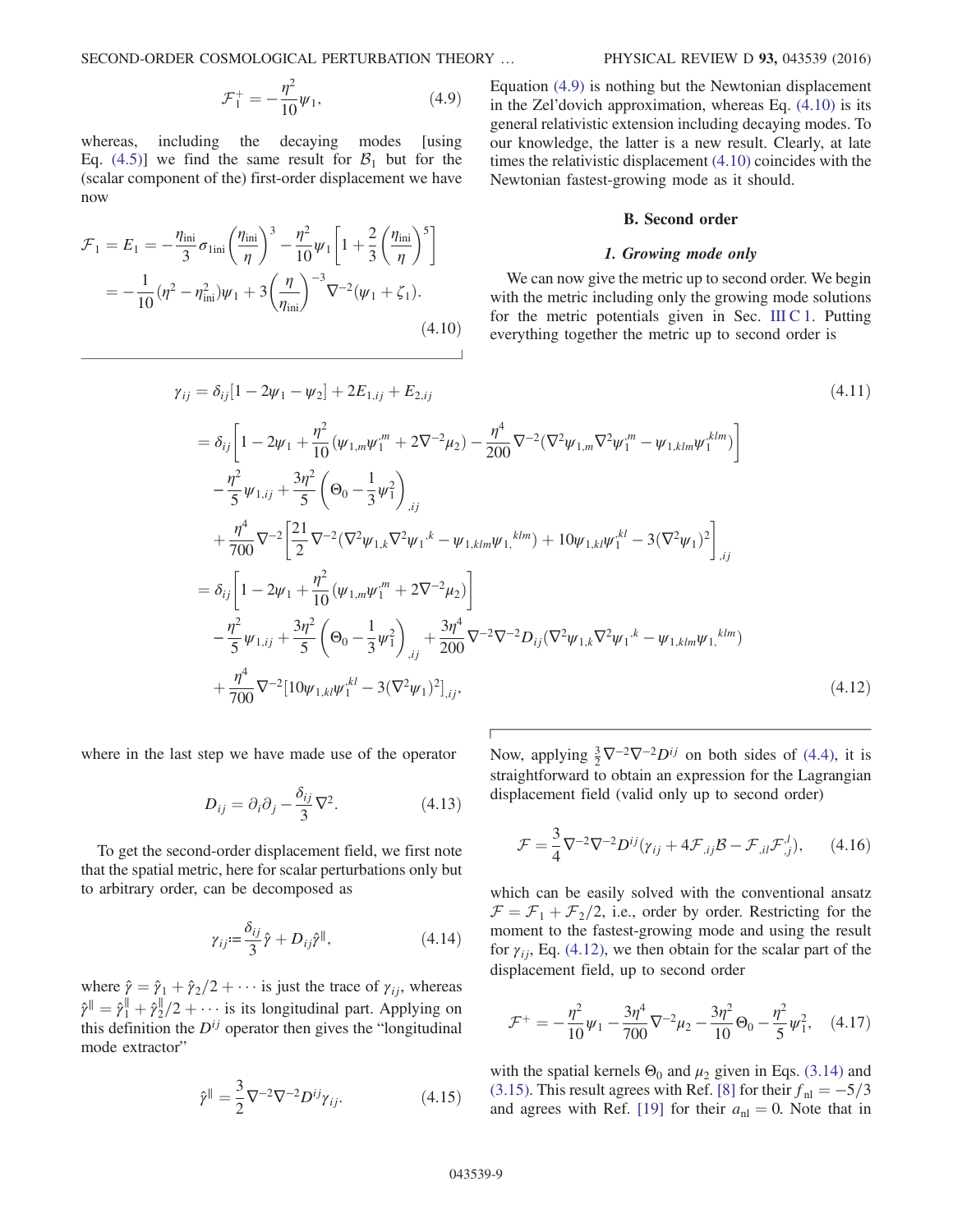# CHRISTOPHERSON, HIDALGO, RAMPF, and MALIK PHYSICAL REVIEW D 93, 043539 (2016)

order to arrive at the expression [\(4.16\)](#page-8-2) and subsequent results we have again used the identity in Eq. [\(3.19\).](#page-5-3)

The first two terms on the right-hand side of Eq. [\(4.17\)](#page-8-3) are the well-known Newtonian parts of the displacement field up to second order, whereas the latter terms are relativistic corrections. Finally, we note that the resulting relativistic coordinate transformation

<span id="page-9-1"></span>
$$
\eta(\eta, \mathbf{q}) = \eta,
$$
  
\n
$$
x^{i}(\eta, \mathbf{q}) = q^{i} - \frac{\eta^{2}}{10} \psi_{1}^{i} - \frac{3\eta^{4}}{700} \nabla^{-2} \mu_{2}^{i} - \frac{3\eta^{2}}{10} \Theta_{0}^{i} - \frac{2\eta^{2}}{5} \psi_{1} \psi_{1}^{i}
$$
\n(4.18)

<span id="page-9-2"></span>is the 4D gauge transformation from the synchronouscomoving gauge to the total matter gauge (which also makes use of the proper time coordinate), as already noted in Refs. [\[8,19\].](#page-11-9) Equation [\(4.18\)](#page-9-1) denotes the relativistic trajectory of fluid elements on constant timelike hypersurfaces up to second order in cosmological perturbation theory, including, however, only the fastest-growing modes. In the following section we will show how to incorporate also the decaying modes.

### 2. Growing and decaying mode

Substituting into Eq. [\(4.16\)](#page-8-2) the general solutions including decaying modes, and using the same techniques as described in the previous section, we obtain for the displacement up to second order (i.e., including the firstorder results)

$$
\mathcal{F} = -\frac{\eta_{\text{ini}}}{3}\sigma_{\text{ini}}\left(\frac{\eta}{\eta_{\text{ini}}}\right)^{-3} - \frac{\eta^{2}}{10}\psi_{1}\left[1 + \frac{2}{3}\left(\frac{\eta}{\eta_{\text{ini}}}\right)^{-5}\right] - \frac{3\eta^{4}}{700}\nabla^{-2}\mu_{2} - \frac{3\eta^{2}}{10}\Theta_{0} - \frac{\eta^{2}}{5}\psi_{1}^{2}
$$
\n
$$
+ \eta_{\text{ini}}^{4}\left(\frac{\eta}{\eta_{\text{ini}}}\right)^{-1}\nabla^{-2}\left(-\frac{1}{40}\nabla^{-2}D^{kl}\psi_{1,km}\psi_{1,l}^{m} + \frac{1}{100}\psi_{1,lm}\psi_{1}^{lm} + \frac{1}{100}\left[\nabla^{2}\psi_{1}\right]^{2}\right)
$$
\n
$$
+ \eta_{\text{ini}}^{4}\left(\frac{\eta}{\eta_{\text{ini}}}\right)^{-6}\nabla^{-2}\left(\frac{1}{240}\nabla^{-2}D^{kl}\psi_{1,km}\psi_{1,l}^{m} + \frac{1}{800}\psi_{1,lm}\psi_{1}^{lm} + \frac{1}{800}\left[\nabla^{2}\psi_{1}\right]^{2}
$$
\n
$$
+ \frac{9}{8}\left[5\nabla^{-2}(\zeta_{1} + \psi_{1})_{,kl}\nabla^{-2}(\zeta_{1} + \psi_{1})^{kl} - (\zeta_{1} + \psi_{1})^{2}\right]\right)
$$
\n
$$
+ \frac{27}{4}\left(\frac{\eta}{\eta_{\text{ini}}}\right)^{-6}\nabla^{-2}\left[(\zeta_{1} + \psi_{1})_{,k}(\zeta_{1} + \psi_{1})^{k} - \nabla^{-2}(\zeta_{1} + \psi_{1})_{,ijk}\nabla^{-2}(\zeta_{1} + \psi_{1})^{,ijk}\right]
$$
\n
$$
+ \eta_{\text{ini}}^{2}\left(\frac{\eta}{\eta_{\text{ini}}}\right)^{-1}\nabla^{-2}\left(-\frac{9}{20}\nabla^{-2}\left[(\zeta_{1} + \psi_{1})_{,k}\nabla^{2}\psi_{1}^{k} + \nabla^{-2}(\zeta_{1} + \psi_{1})_{,ijk}\psi_{1}^{ijk}\right]
$$
\

This is our main result. Only a few terms in this expression, namely the fastest-growing modes, have been reported in the literature. All terms including decaying modes have not been reported before. The relativistic trajectory, including also the decaying modes, can then be easily obtained by observing that  $x^i = q^i + \mathcal{F}^{i}$ , where the scalar  $\mathcal F$  is given in Eq. [\(4.19\)](#page-9-2) and  $q^i$  denote the initial position of the fluid elements.

# V. DISCUSSION AND CONCLUSIONS

<span id="page-9-0"></span>In this paper we have derived the Lagrangian displacement field using second-order relativistic cosmological perturbation theory, working in synchronous-comoving gauge and using gauge-invariant scalar perturbations. For simplicity we restricted our derivation to an Einstein–de Sitter universe, although the calculations can be readily extended to other models of the Universe. Here we have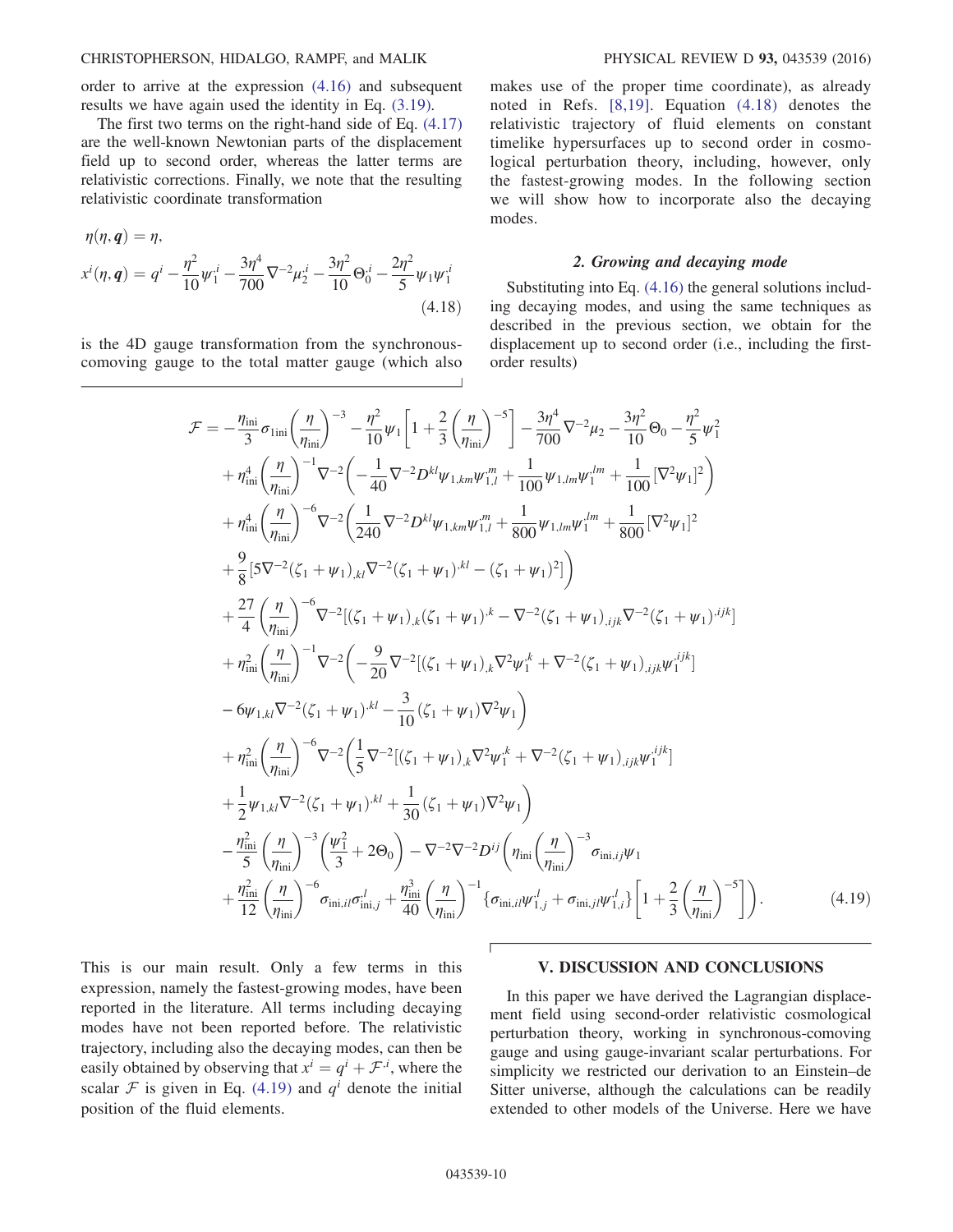focused on determining all the terms in the solutions, including the decaying modes of the displacement field, which were so far unknown and could become important at early times, where the influence of the cosmological constant should be negligible. For the fastest-growing mode of the displacement field, we recover known results from the literature; that is, the most dominant contribution to the displacement comes from the well-known Newtonian part, whereas the fastest growing mode of the general relativistic corrections to this displacement should become relevant to cosmological structure formation only on very large scales.

For the decaying modes, the impact of the general relativistic corrections is difficult to estimate by analytical means; however, it is expected that these corrections could play an important role at early times—on a wealth of scales. This expectation should be tested by using our novel displacement field for generating initial conditions for N-body simulations and then analyzing the impact of these relativistic transients on the late-time gravitational dynamics in comparison with standard methods used in the literature (e.g., second order Lagrangian perturbation theory). For a possible practical implementation of our expressions, existing algorithms for generating initial conditions (e.g., Refs. [\[20,21\]](#page-11-11)) could be modified to include the relativistic corrections.

Finally, we note that our results allow us write down the synchronous-comoving metric for scalar perturbations up to second order, including decaying modes, which also has not been published before. We did not write down this expression explicitly, but using  $\psi_2$  and  $E_2$  given in Sec. [III C 1](#page-4-4), it is straightforward to obtain the corresponding metric for growing and decaying modes.

There are many avenues to extend the results reported in this paper in future work. To set the initial conditions at later times it will be useful to use a ΛCDM background model. This will also require the use of more than one fluid, and allowing for pressure (as done, for example, in [\[22\]](#page-11-12) at first order), to get a realistic model. In this work we only used scalar perturbations at first and second order. Another extension will be to include contributions from vector and tensor perturbations (in the case of vectors at first and second order, since in multifluid systems second-order vector perturbations will be generated inevitably [\[23\]](#page-11-13)). This will result in smaller corrections since the contribution are supposed to be subdominant compared to scalars, at least on large scales, but might nevertheless have observable effects. Gravity is after all nonlinear.

# ACKNOWLEDGMENTS

The authors would like to thank Pedro Carrilho for useful discussions. K. A. M. is supported, in part, by STFC Grant No. ST/J001546/1, J. C. H. acknowledges support from PAPIIT-UNAM Grants No. IA-101414, No. IA-103616, and No. IN-103413-3, as well as SEP-CONACYT Grant No. 239639. C. R. acknowledges the support of the individual fellowship RA 2523/1-1 from the German research organization (DFG). This work is supported in part by the U.S. Department of Energy under Grant No. DE-FG02-97ER41029.

# APPENDIX: SOLUTIONS IN FOURIER SPACE

In Fourier space the solution to Eq. [\(2.30\)](#page-3-4) for  $\psi_2$  can be rewritten in terms of the growing mode solutions

$$
\widetilde{\psi_2(\mathbf{k})} = \int \int \frac{d^3 k_1 d^3 k_2}{(2\pi)^3} \delta_D(\mathbf{k}_q) \psi_1(\mathbf{k}_1) \psi_1(\mathbf{k}_2) \left\{ \frac{\eta^2}{10} \left[ \frac{k_1^2 k_2^2}{k^2} + \frac{(k_1^2 + k_2^2) \mathbf{k}_1 \cdot \mathbf{k}_2}{k^2} + \frac{(\mathbf{k}_1 \cdot \mathbf{k}_2)^2}{k^2} \right] + \frac{\eta^4}{200} \left[ \frac{(k_1^2 k_2^2) \mathbf{k}_1 \cdot \mathbf{k}_2}{k^2} - \frac{(\mathbf{k}_1 \cdot \mathbf{k}_2)^3}{k^2} \right] \right\}, \quad \text{(A1)}
$$

where  $k$ ,  $k_1$  and  $k_2$  are independent vectors in Fourier space.  $\mathbf{k}_q = \mathbf{k} - \mathbf{k}_1 - \mathbf{k}_2$ , and the Dirac delta  $\delta_D(\mathbf{k}_q)$ guarantees momentum conservation. Also we have symmetrized over  $\mathbf{k}_1$  and  $\mathbf{k}_2$ . Similarly, the real-space solution for  $E_2$  [Eq. [\(3.16\)\]](#page-5-4) is easily transformed to Fourier space:

$$
E_2 = \int \int \frac{d^3 k_1 d^3 k_2}{(2\pi)^3} \delta_D(\mathbf{k}_q) \frac{1}{k^2} \left[ \frac{1}{10} \mathbf{\hat{R}}_1 \eta^2 + \frac{1}{28} \mathbf{\hat{R}}_2 \eta^4 \right] \times \psi_1(\mathbf{k}_1) \psi_1(\mathbf{k}_2), \tag{A2}
$$

where

$$
\mathbf{\hat{x}}_1 = -[2(k_1^2 + k_2^2) + 3\mathbf{k}_1 \cdot \mathbf{k}_2] \n- \frac{3}{k^2} [k_1^2 k_2^2 + (k_1^2 + k_2^2) \mathbf{k}_1 \cdot \mathbf{k}_2 + (\mathbf{k}_1 \cdot \mathbf{k}_2)^2], \quad \text{(A3)}
$$
\n
$$
\mathbf{\hat{x}}_2 = -\left[\frac{20}{50} (\mathbf{k}_1 \cdot \mathbf{k}_2)^2 - \frac{6}{50} k_1^2 k_2^2\right]
$$

þ  $\frac{3}{k^2}$ **k**<sub>1</sub> · **k**<sub>2</sub> $\left[-\frac{7}{50}k_1^2k_2^2 + \cdots\right]$  $\frac{7}{50}(\mathbf{k}_1 \cdot \mathbf{k}_2)^2$  $(A4)$ 

and we again symmetrized over  $\mathbf{k}_1$  and  $\mathbf{k}_2$ .

For the second-order solution of the density contrast in Fourier space we get, using Eq. [\(3.18\)](#page-5-5),

$$
\delta_2 = \int \int \frac{d^3 k_1 d^3 k_2}{(2\pi)^3} \delta_D(\mathbf{k}_q) \left\{ -4(k_1^2 + k_2^2) - 3\mathbf{k}_1 \cdot \mathbf{k}_2 + \frac{\eta^2}{10} \left[ \frac{10}{7} k_1^2 k_2^2 + \frac{4}{7} (\mathbf{k}_1 \cdot \mathbf{k}_2)^2 \right] \right\} \frac{\eta^2}{10} \psi_1(\mathbf{k}_1) \psi_1(\mathbf{k}_2).
$$
\n(A5)

This result is in agreement with Eqs. (94) and (A10) of Ref. [\[24\].](#page-11-14)